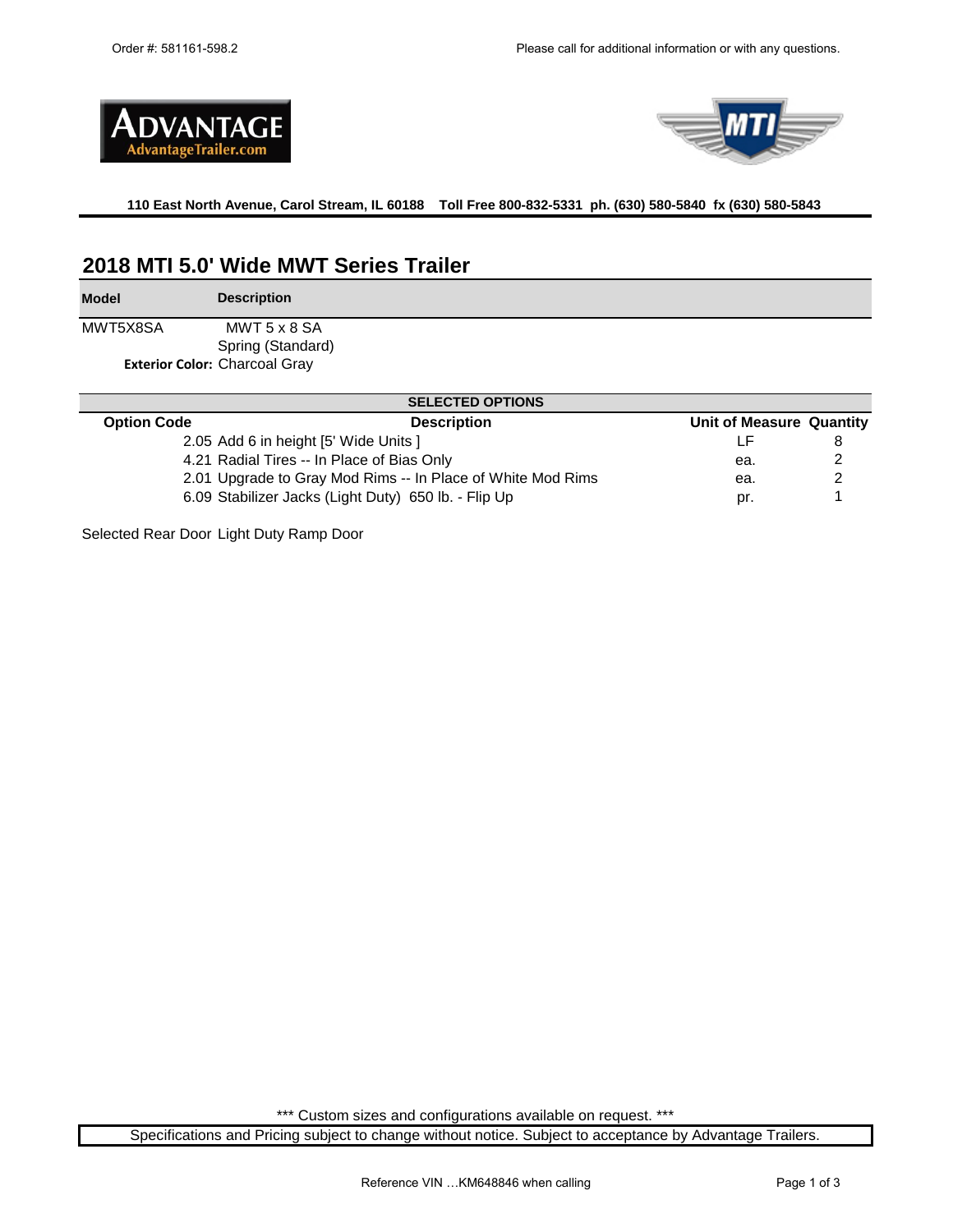

2" Coupler - Single Axle Models

2,000 lb. Top Wind Jack w\Sand Pad Safety Chains

### **Axle**

SA Models - 3,000 lb. Spring Idler Axle **Interior Interior** SAE Models - 3,500 lb. Spring Brake Axle 3/4" State 3/4" Engineered Wood Flooring

### **Tires and Rims**

ST205/75D15 Bias w\White Wheels on 3,000 lb. and **Exterior** 3,500 lb. axles Flow-Thru Sidewall Vents

24" On-Center Floor **ATP** Fenders 18" Wedge Nose 1-1/2" Lower Trim Undercoated Frame 3" Top Rail

**Side Door - All Doors with NO Step <b>Electrical** 

24" Door w\Barlock on 8' Long Models 4-Way Plug on Idler Axles

### **Hitch Rear Door**

|       | Single | <b>Double</b> | Ramp        |
|-------|--------|---------------|-------------|
| Width | Door   | Door          | Door        |
| 5'    |        |               | *Light Duty |

**5' Wides** \* Light Duty Ramp Door has a 1,000 lb. capacity

4' Wides - 4' 7' Wides - 6'

TA2 Models - 3,500 lb. Spring Brake Axles 3/8" Plywood Walls Trimmed Out with Lauan

### **Interior Heights**

5' Wides - 5' 6"

.030 Exterior Metal Inverted ATP Stoneguard **Frame** Galvanized Steel Roof 24" On Center Roof and Walls **ATP Rear Corners and Header** ATP Rear Corners and Header

**5', 6', 7' Wides** (1) 12-Volt Dome Light

LED Strip Tail Light/Brake Lights, Surface Mounted LED Surface Mounted Clearance Lights

32" Door w\Barlock on 10' and Londer 5' & 6' Wide Models 7-Way Plug on Electric Brake Axles 36" Door w\Barlock on 7' Wide Models Breakaway Box, Battery, & Switch